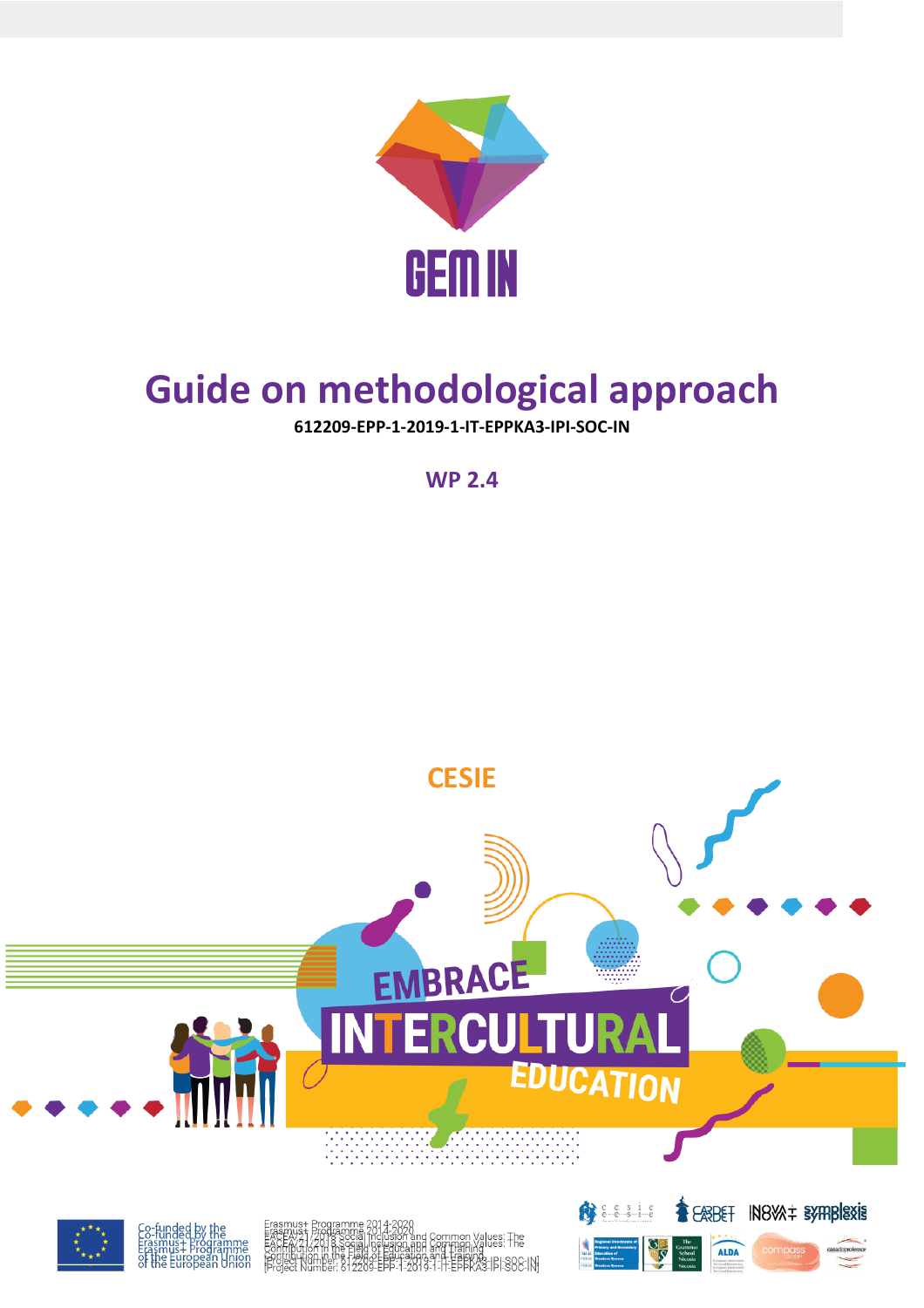### **Table of contents**

| Chapter 1: Introduction on the learning by playing approach and intercultural education3                 |
|----------------------------------------------------------------------------------------------------------|
| Chapter 2: Guidelines for teachers and non-formal educators (TG1) to manage the activity5                |
| Chapter 3: Explaining how to use the GEM IN board game and how to adapt it to each specific educational  |
| Chapter 4: Insights on the topics addressed by the GEM IN Board Game: factsheets for the introduction of |
| Chapter 5: De-briefing: how to foster reflection on European identity and its roots17                    |



Co-funded by the Erasmus+ Programme of the European Union

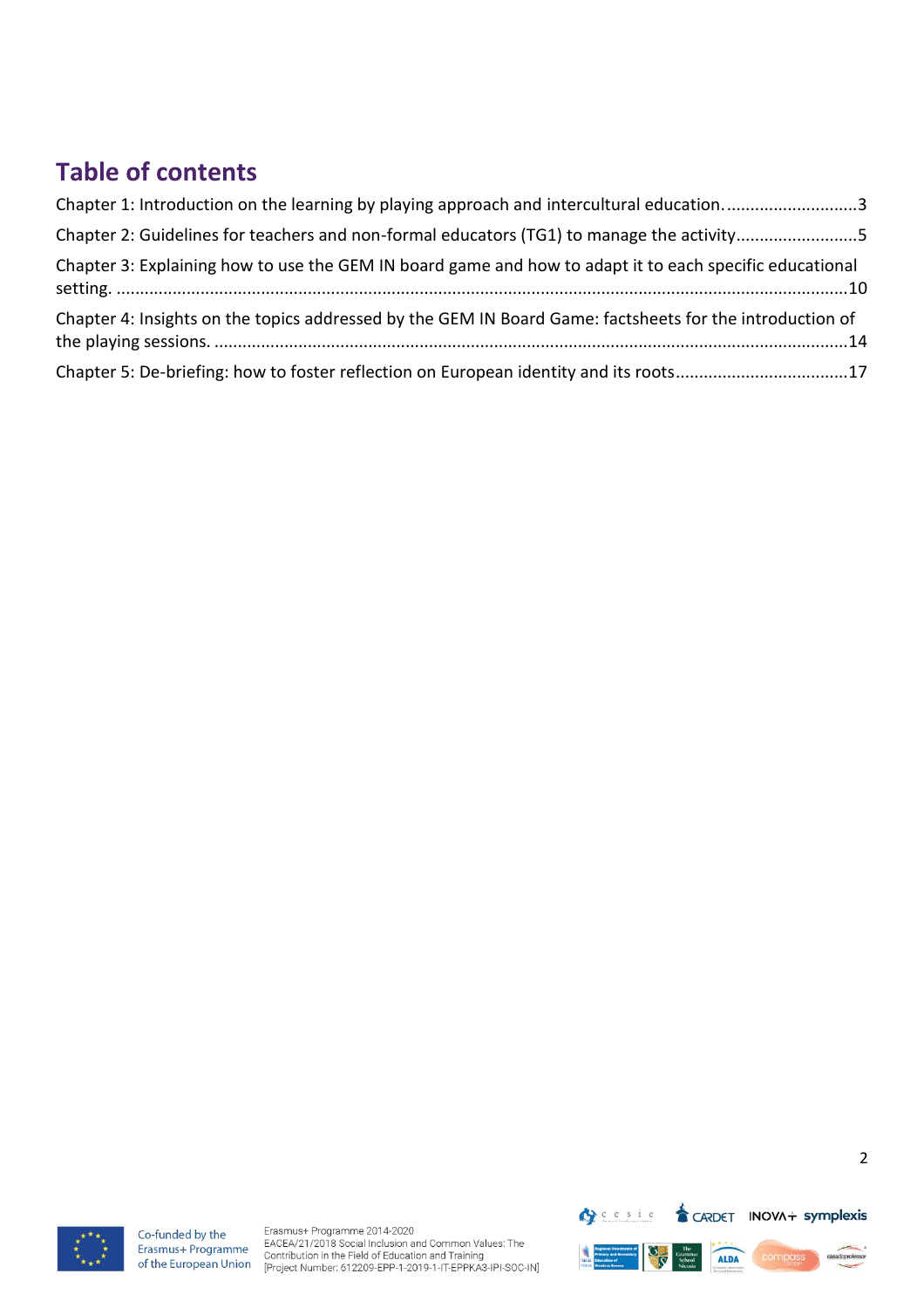### <span id="page-2-0"></span>**Chapter 1: Introduction on the learning by playing approach and intercultural education.**

Creativity is a fundamental value in producing results and achieving them. However, creativity is often referred to as a spontaneous process, not linked to educational processes and less related to the influence of a teaching or methodological process that can enhance, accelerate, support and stimulate creativity. So it turns out that creativity is stimulated by the environment we live in but that the teacher does not have many tools to support its development.

With the GEM IN project we try to develop a method and tools that can be essential to enhance creativity and that can be used by teachers and educators in different contexts.

When one is young, learning skills are higher and the world has to be explored and experienced on a daily basis. Moreover, as mentioned above, curiosity is one of the engines that moves young minds in discovery, growth and therefore learning. Schools are one of the pivotal places where young people grow up on a daily basis, and for this reason they must be prepared to support the growth of young individuals in order to prepare them for the future, to prepare them for the dynamism of the world, its complexity and diversity. There is an awareness of the difficulties that schools might encounter, such as: lack of equipment or tools to promote creativity with sufficient standards; economic and/or social differences among students in the classrooms. For this reason, the tool developed by the GEM IN partners is simple, accessible, ready to use and valuable for teachers to teach in a different and engaging way, even in the contexts as described.

The game dynamic that supports learning through 'learning by playing' is the founding methodology of GEM IN, which is considered to be absolutely complementary to the formal education that we have all experienced in school or other educational and learning contexts.

The dynamic based on creativity is important for learners because it allows them to engage in divergent thinking in a subjective way. It is important to create a bridge between critical and creative thinking to prepare students for life as they become independent individuals who contribute to society.

If creativity is not part of this process, critical thinking will not be able to stand on its own.

From creative thinking comes innovation and reaction, both of which are necessary in an advancing society. If students are only taught to be critical, they will not have the same innovation as students who are taught to think creatively as well as critically.

"Learning through play" is a term used in education and psychology to describe how a child can learn to make sense of the world around them. Through play, youngsters can develop "social and cognitive skills, mature emotionally and gain the self-confidence to engage in new experiences and environments". (Kahn and Wright, 2013)

"Play is one of the most important ways in which children acquire essential knowledge and skills" (Unicef, 2018)

Humans learn best when at least one of these four pillars is present:

- Individuals take an active role in the learning environment
- They are engaged
- Information is meaningful
- They interact in a social context

are in a position of openness to knowledge can benefit from it. Creating a dynamic environment, rich in social But the methodology of "learning by playing" is not only limited to the world of children, but all those who



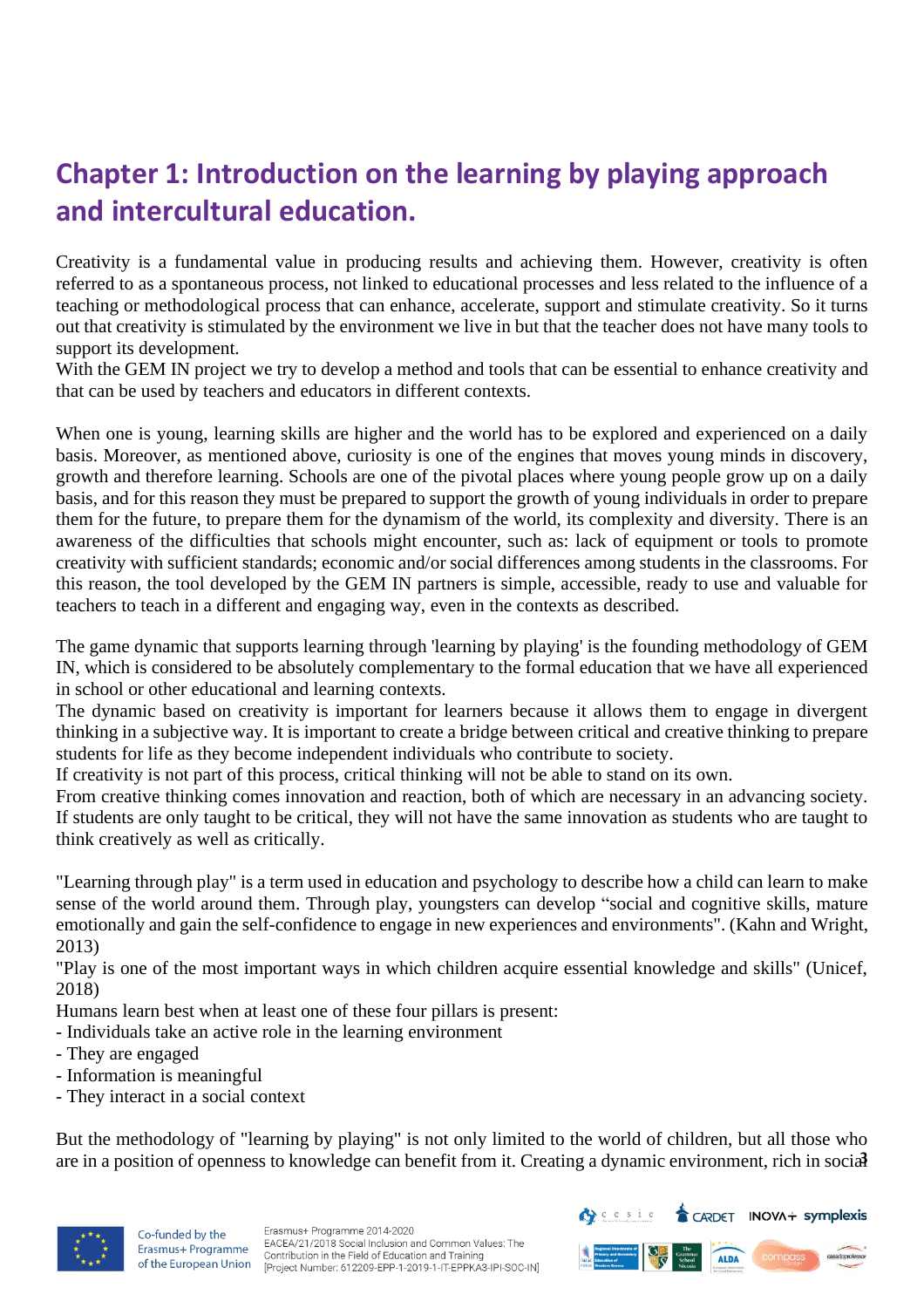interactions, that makes people an active part of the learning process are some of the principles that GEM IN wants to support through this non-formal methodology.

The "learning through play" method fosters

- creative thinking
- problem solving
- independence
- perseverance
- freedom of expression
- Emotional development
- Stress and anxiety reduction
- Improves focus and attention
- Driving lifelong learning

The methodology of learning through play can therefore be used in many educational and teaching contexts. The experience the learner gains is lasting and linked to the positive energies associated with play. This methodology has even more practical value in its approach to intercultural dialogue.

Getting to know new cultures, traditions different from one's own, new languages, new ways of thinking can be fascinating but it certainly requires a great deal of effort and above all a open-mindedness that makes the learner free from prejudice in getting to know something different from what normally surrounds him.

Play and the dynamics of creative thinking linked to learning through a playful approach can be winning solutions to stimulate learning about what is far from us and sometimes, apparently, different from us. Intercultural dialogue takes place in a playful, fun and dynamic way. Through the approach of learning by playing one can play with cultures, get to know new ones, learn through play about the history, traditions, food, sport, of distant countries and discover many similarities that people have between them.

Through the dynamics of the game, prejudice stops and curiosity advances, thus breaking the dangerous patterns given by conformism, prejudice and lack of dialogue with what is different from us.

In this way, through play and the playful approach, young people can learn new things but also increase their critical thinking, tolerance, respect for what is often described as the enemy simply because it is different from us, in the hope of being able to create more inclusive and welcoming communities.



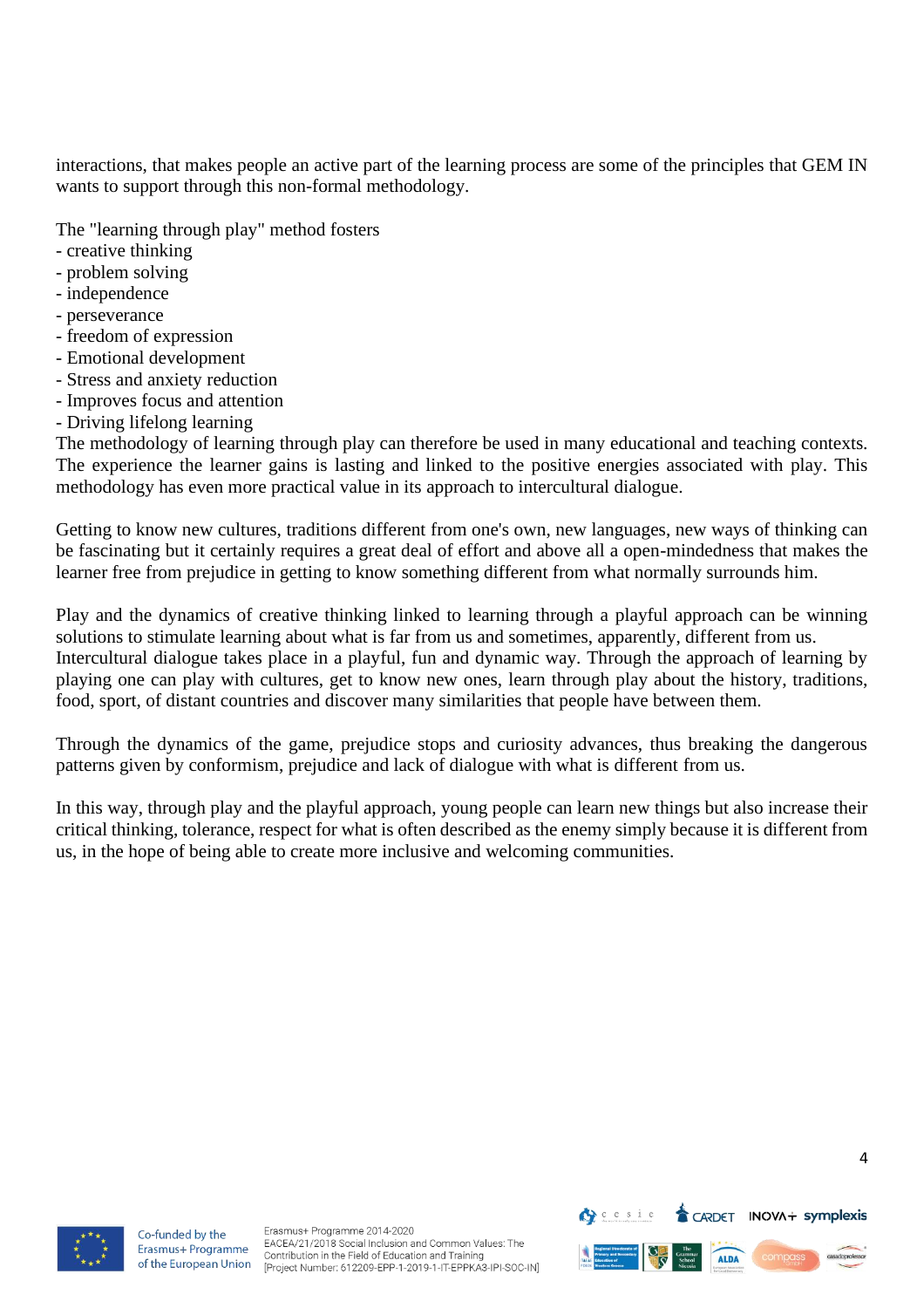## <span id="page-4-0"></span>**Chapter 2: Guidelines for teachers and non-formal educators (TG1) to manage the activity**

Learning by playing approach is an innovative and ambitious method deconstructing the traditional concept and ways of teaching. The traditional school system has always been based on a student-teacher binary code; a code that was obviously born to respond to precise stimuli and that wanted to get specific results.

However, the progress brings in itself, or at least it should bring in itself, such changes that require a change of perspective; there are different stimuli that affect our lives and consequently that fit within the school environment and therefore there will be different new results to be achieved. For this reason, it is increasingly necessary to change the style to the classic student-teacher binary code.

The challenges of today's world lead us to think of ever larger spaces able to embrace and include new and different experiences and cultures; it is therefore necessary to open up to diversity and understand it as an opportunity for growth and to acquire and convey messages in a more direct and non-formal way.

With the method adopted by GEM IN we try to trace this way in the game, which does not need to be seen as a contradiction with the academic teaching; on the contrary, proposing constructive games could allow the students to gain a deeper knowledge than the classic method of learning.

The students, in fact, developing more the playful sphere are more predisposed to memorize and internalize what they have learned.

Game-based learning aims to hone skills such as **critical** and **creative** thinking, problem solving and collaborative skills. Through learning by playing, we want to develop a model that allows to create a circular learning system, where the teacher is a part of the system itself and not an external subject who have only transmit a message or a notion.

The key to understand this model, in fact, lies in the ability to learn from who is around us, who is on our side; each experience represents a piece more in our cultural baggage and **every language is a vehicle of that culture.**

Learning by playing method makes basic use of only one element: class/learning group!

In fact, the class is the one that becomes a "teacher", in its entirety, in its completeness and diversity; and the students who are part of it, together with the teacher, are the common thread that allow the experience of learning and skills' development.

By proposing the game as a vehicle for skills' acquisition and learning, we want to facilitate the way of learning by actively involving the direct recipients but also the educators themselves who, playing a fundamental role, will close this "circle" by facilitating a shared learning.

Active and workshop didactics use a **flexible relational style**, which give space to the interests of the students and their experiences. They place the students at the center, enhancing their aptitudes and knowledge, favoring a collaborative group learning that turns out to be more productive and allows students to turn on the "cognitive conflict" and the collective search for answers to the problems that arise.

This is important not only to allow students to learn but also, and especially, to develop skills and competences and among them the capacity for *"learning to learn"* in an alternative way with the aim to experiment new The aim of this model is to focus not only on the transmission of knowledge per se, but rather on creating meaningful conditions in which the students can develop their full potential, in a manner and pace suitable for their own preferences and needs

5 **Learning requires processes that involve the entire person of the student: intellect, emotions and experiences, it is not just a matter of cognitive processes**.



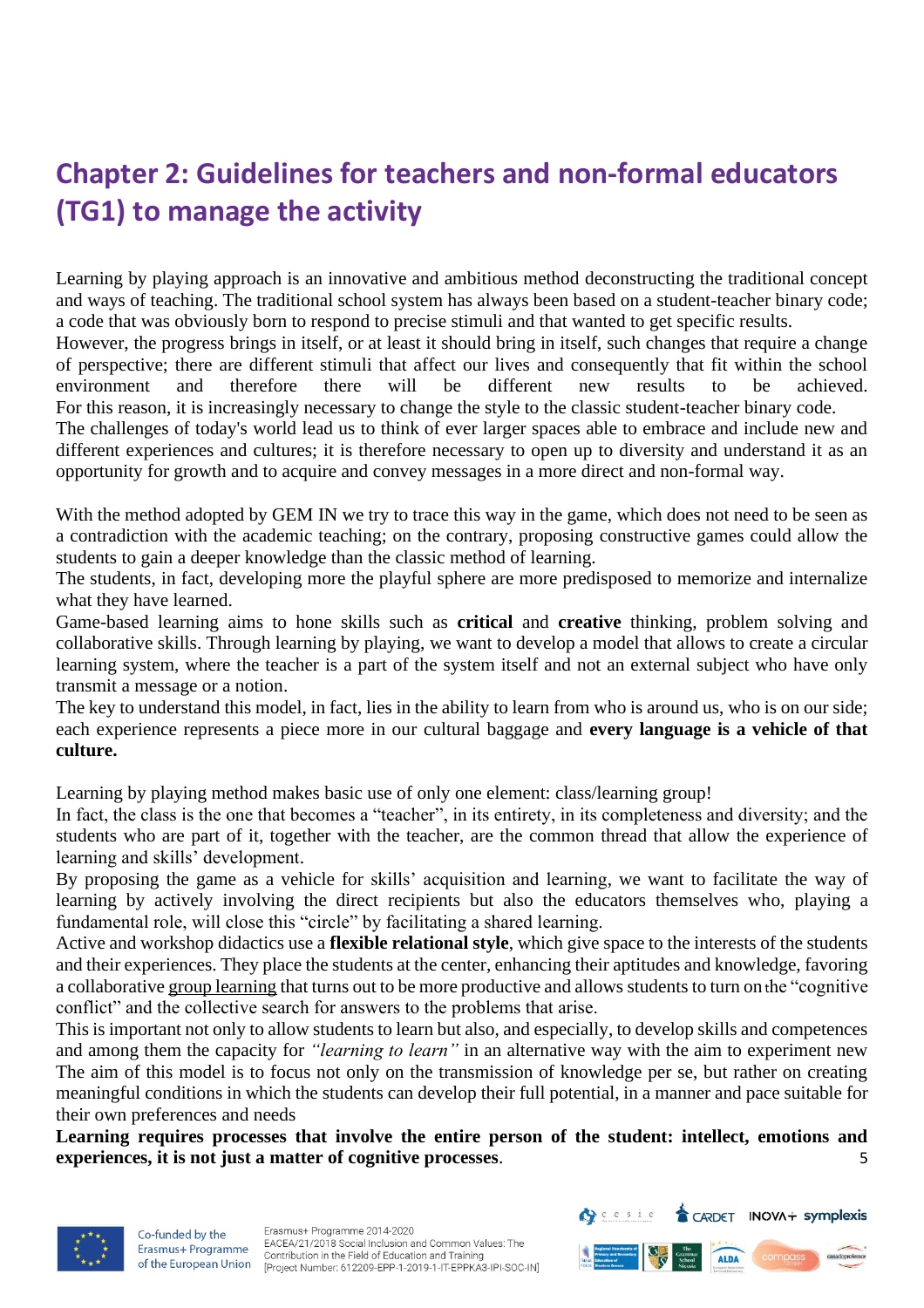This type of experience-based learning is of particular importance for developing those skills necessary for active democratic participation, a participation that underlies the construction of a personal and collective identity; these cooperation skills can be more developed in interactive or collaborative learning environment.

In this virtuous circle, therefore, the teacher will have to undress in the classic clothes of knowledge's judge and will guide the student promoting that dialogue that underlies this method of learning.

In GEM IN project there is no chair, no grade, no first of the class; and that is why the teacher will be called to leave his/her role as a professional to hold that an **educator**, ready to stimulate the students to shared success but also making errors and learning from them.

The only way to get to the end of the game is to play together.

In this context, the teacher will be the one who will guide the students, the host of the game; and she/he will do so through a positive and proactive attitude, accompanying students to victory and she/he will do so from within the process of sharing and learning.

It will be necessary for the teacher to know the questions in order to be able during the activity not only to explain the right answer but also, and above all, to stimulate and motivate the debate that will come out of them.

But even more necessary for the teacher in creating this dialogue and this flow of communication and knowledge will be his/her ability to break down any barriers that may be created between the participants in the game itself but also between them and the moderator.

The character of flexibility and positive attitude must be a constant throughout the whole time required, not only during the game itself but also during the discussions that can be created before the game or after it.

In this regard, some examples of activities have been thought for the teachers/educators to carry out with the students and that can create a relaxed atmosphere, always bearing in mind what the aim of the game is: use an innovative, non-formal tool that enhance the acquisition of social and civic competences of young people and that improve the youngsters´ knowledge on citizenship, EU, shared values, fundamental rights, intercultural citizenship and dialogues.

#### ✓ Activity 1:

The educator asks the youngsters to make a quick brainstorming session answering the question: "What is a good citizen?"

The time required to this activity is 10 minutes and it aims to introduce the concept of citizenship and reflect on participants´ role as citizens and their role as citizens of their community/town/country.

The reflection to do after the brainstorming could be:

- What are the similarities among the answers?
- What are the differences?
- What are the main features of a good citizen?
- What would happen if there are no rules or laws at home, or in school?
- $\checkmark$  Activity 2:

The educator asks the youngsters to draw their image of a European citizen.

The time required for this activity is 10 minutes and in this case the educator allows a reflection on what citizenship and citizen is; and on the concept of European citizen to participants' daily life making it less abstract.

The reflection to do after the activity could be:

▫ Why did you draw him/her in this way?



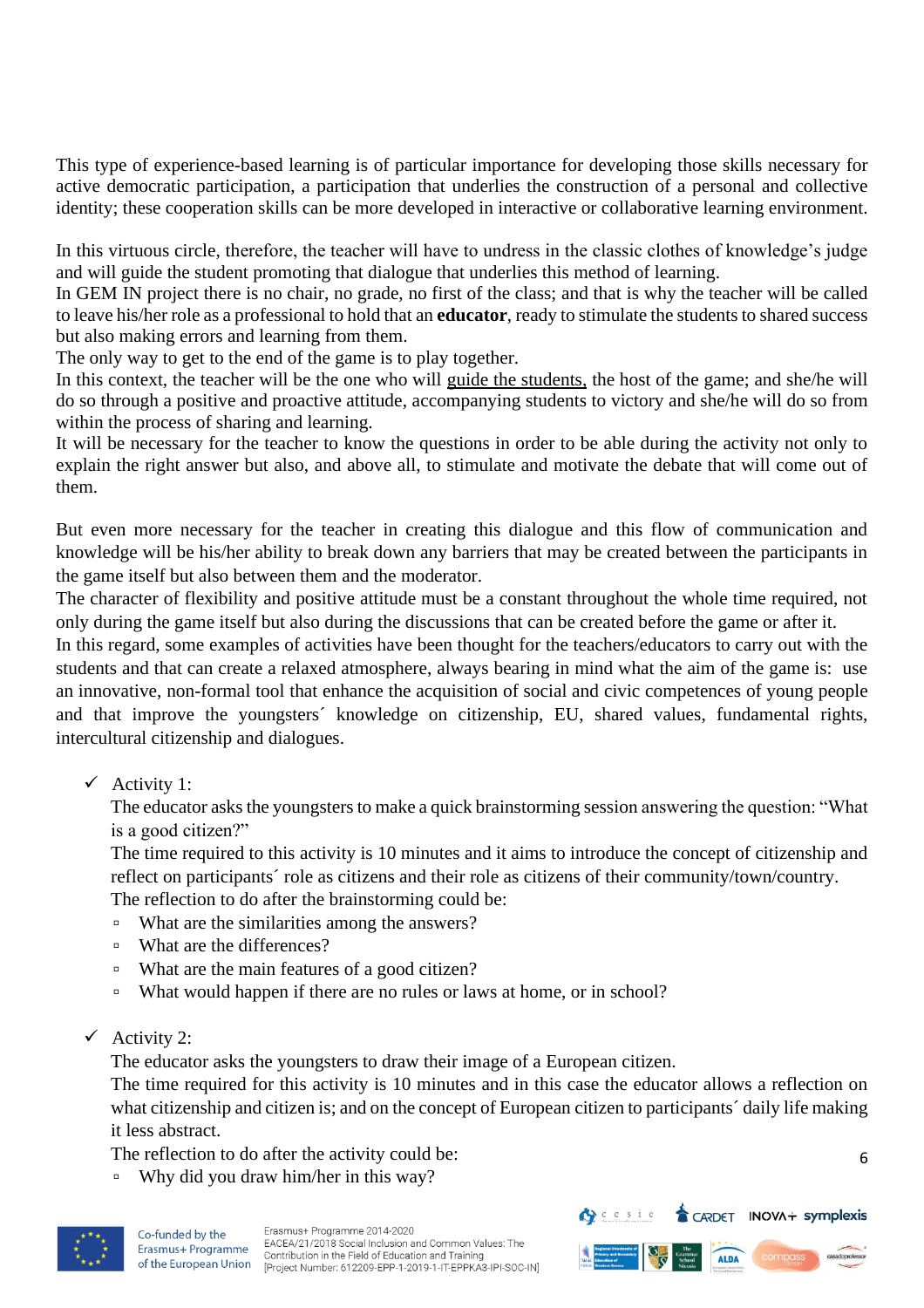- What is important for a European citizen to have/not have?
- What is your role and place in the community in relation to your family/to your classmates/to your countrymen?

#### $\checkmark$  Activity 3:

The educator asks the youngsters to discuss in pairs on the topic "EU in my daily life?"

The time required for this activity is 15 minutes and it aims to initiate reflection on what is participants´ relation with the EU and to start fostering a sense of belonging and being a part of a wider community. The reflection to do after the activity could be:

- What does be a part of the EU mean?
- Is this impacting my neighbourhood, my town, my country?
- Does it have an impact on my school/education?
- What can I do and cannot do as an EU citizen?
- What can I do for my community as an EU citizen?
- $\checkmark$  Activity 4:

The educator asks the youngsters to discuss in pairs about: "What is a multicultural society?" The time required for this activity is 15 minutes and it aims to introduce the concepts of culture and multiculturalism; to reflect on if and how we live in a multicultural environment; to reflect on how we interact with different cultures.

The reflection to do after the activity could be:

- □ Do you have friends/neighbours from different countries/religions/ethnic groups?
- Do you use languages different than your mother tongue?
- How do you communicate with people who do not speak your mother tongue?
- $\checkmark$  Activity 5:

The educator divides the youngsters in two groups and ask them to make up a story, starting with the following line:

1st Group – There was a boy named Antonio, he …

2nd Group – There was a boy named Ali, he …

The time required for this activity is 15 minutes and it aims to reflect on how our cultural background influences how we perceive the surroundings; how we approach different cultures; introduce unconscious bias.

The reflection to do after the activity could be:

- □ Do you have friends/neighbours from different countries/religions/ethnic groups?
- Do you use languages different than your mother tongue?
- How do you communicate with people who do not speak your mother tongue?
- Are you interested in other cultures? How do you get to know different cultures and people coming from different backgrounds?
- $\Box$  Activity 6:

The educator divides the participants: some will be reporters; some will be citizens.

supposed to be quick one question – answer situation with each citizen (e.g like a blitz questions). In The reporters will need to walk among the citizens and ask them questions about various topics. It is the end each reporter is to make a short summary of the answers.



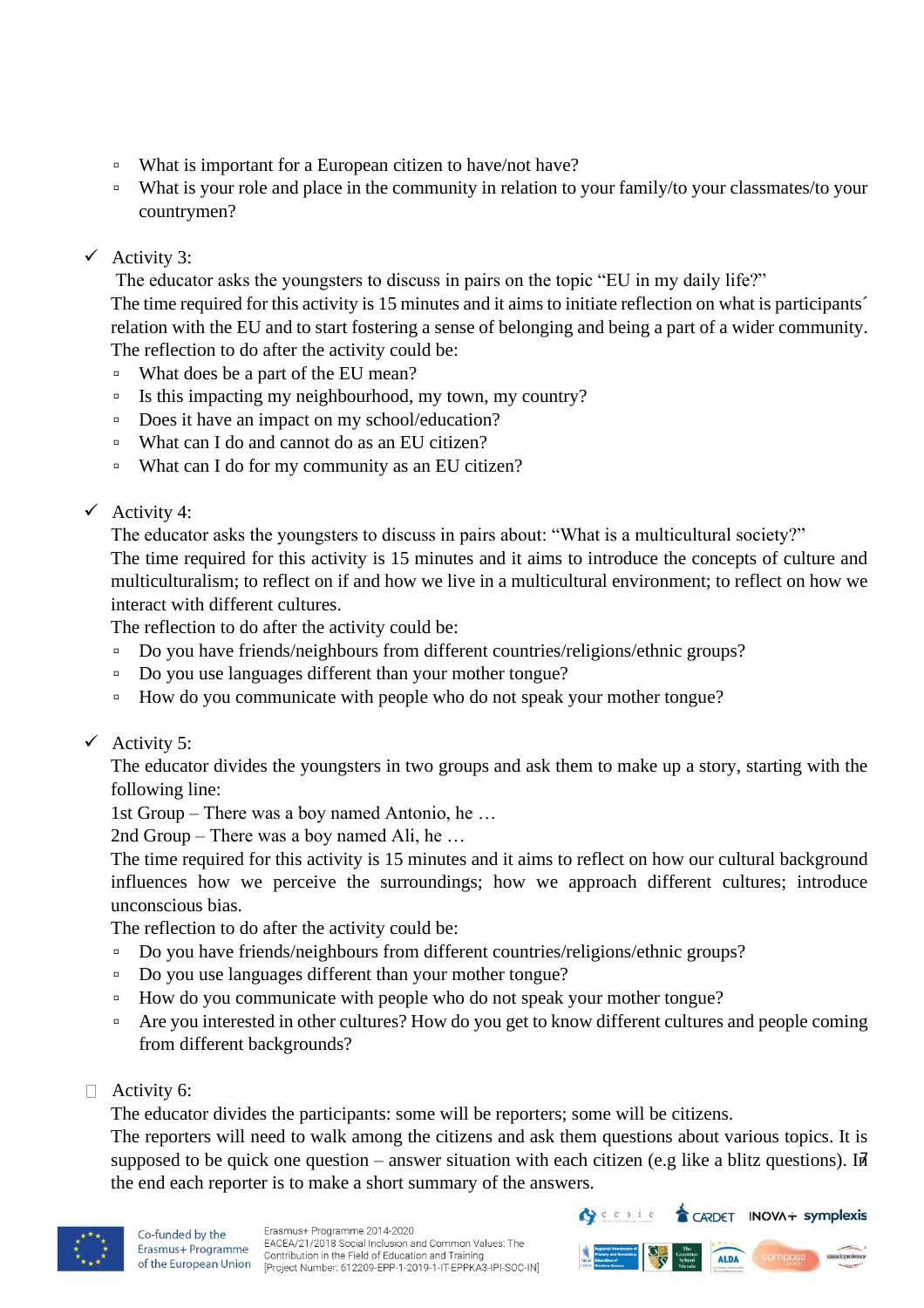The time required for this activity is 30 minutes (but depending on the number of participants); it aims to engaging way of brainstorming for peer-learning; to get to know what their peers think about certain topics; to explore different views.

The questions to do could be:

- What do you know about the EU?
- What is the first thing that comes to your mind when you think of Spain/Denmark...?
- Do you speak foreign languages?
- Do you want to learn another language?
- Which countries are part of the EU?
- What does it mean to be a part of the EU?
- Which country would you like to visit? Why?
- For which culture/country/ethnic or religious group you would like to learn more?
- Do you have friends from different cultures/religions?
- What is culture?
- What is value?
- What is community?

The teacher's objective is twofold:

- On the one hand, she/he will have to manage this *moment of exchange* between the students who, although it will be playful, will be able to touch on topics capable of stimulating deep and complex discussions.

In this case, the professor is not called to be an expert in knowledge (as when she/he is in the chair), but the one who, despite being a peer of the students, is able to manage the relationships that are created in the classroom because he has a greater awareness of the communication processes that are established in a group.

This role of mediator and facilitator, precisely, will make her/him accepted by her/him own students as a peer.

- On the other hand, she/he must be good at creating a shared climate that represents for students a *comfort zone*; s/he must be able to facilitate and develop a circular communication, that encourages the knowledge of oneself, and promotes the free and active expression of ideas, opinions, feelings and personal experiences.

In this way, the students involved will have, therefore, the perception of living within the normal course of school teaching, a moment of informal life in which learning is fueled by curiosity, interests, exploration.

However, the students will experiment a type of learning based on **values and experiences** that allow them to deepen the human perceptions with respect to important issues.

The educators will see have their students working together to answer questions that are relevant and perhaps fascinating for them and encouraging them not to be afraid of giving wrong answers, focusing on what they can learn from each other´s mistakes and that learning is a process, rather than on the error itself.

8 Each question included in GEM IN has 4 possibilities for answer but only one will be the correct one and the professor will have to be able to identify in the correct option that input that can generate a discussion among the students and that can lead to knowledge.

However, it will also have other tools to encourage discussion: the wrong answers.



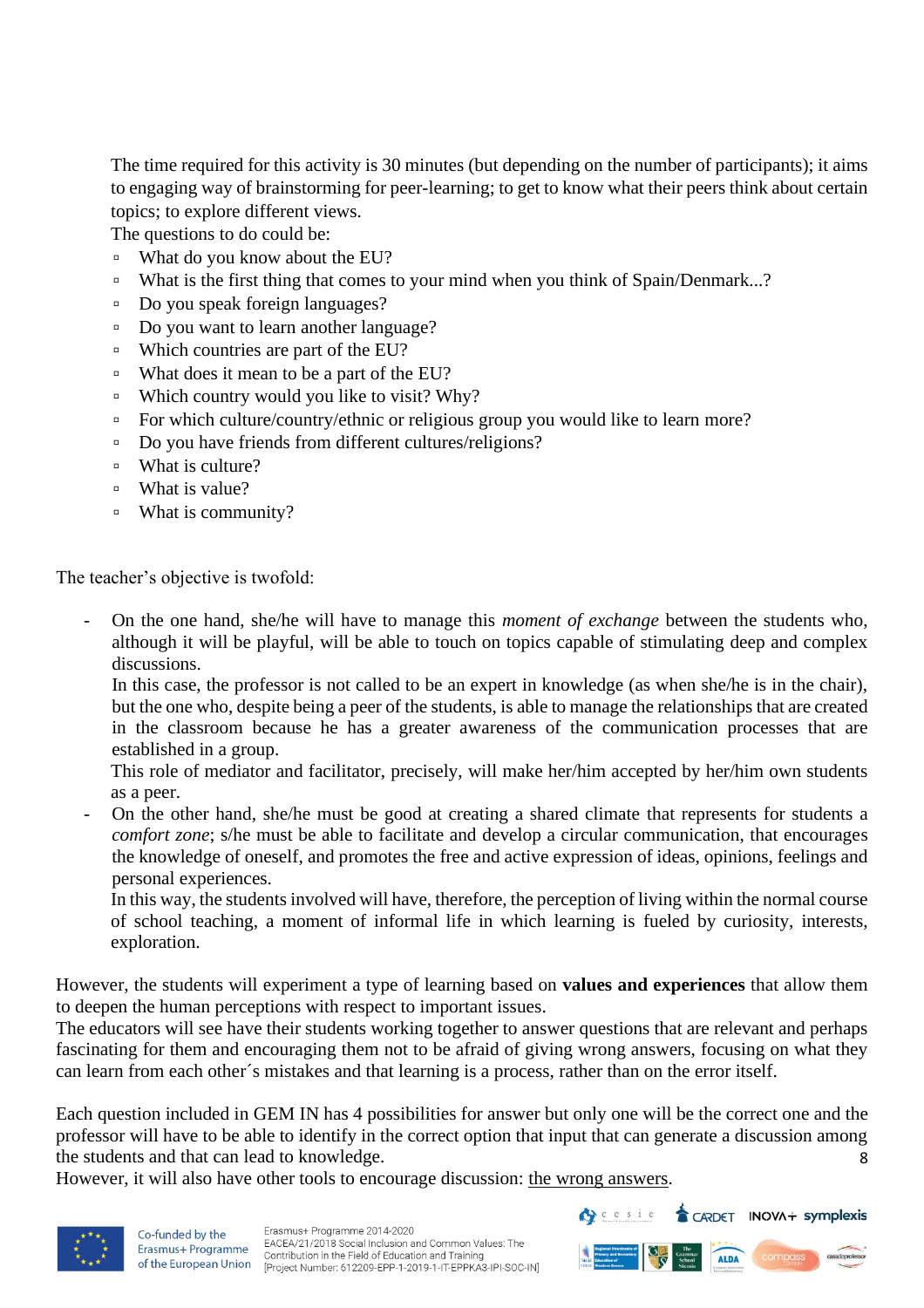In fact, many questions have within them as options for answering names or events important for the history of countries that can represent for educators the key to address certain topics.

<span id="page-8-0"></span>In this latter consideration, we find the theory for which the educator, in addition to stimulating knowledge, must be able to manage the errors of his students and make it an opportunity for learning.



Co-funded by the Erasmus+ Programme of the European Union

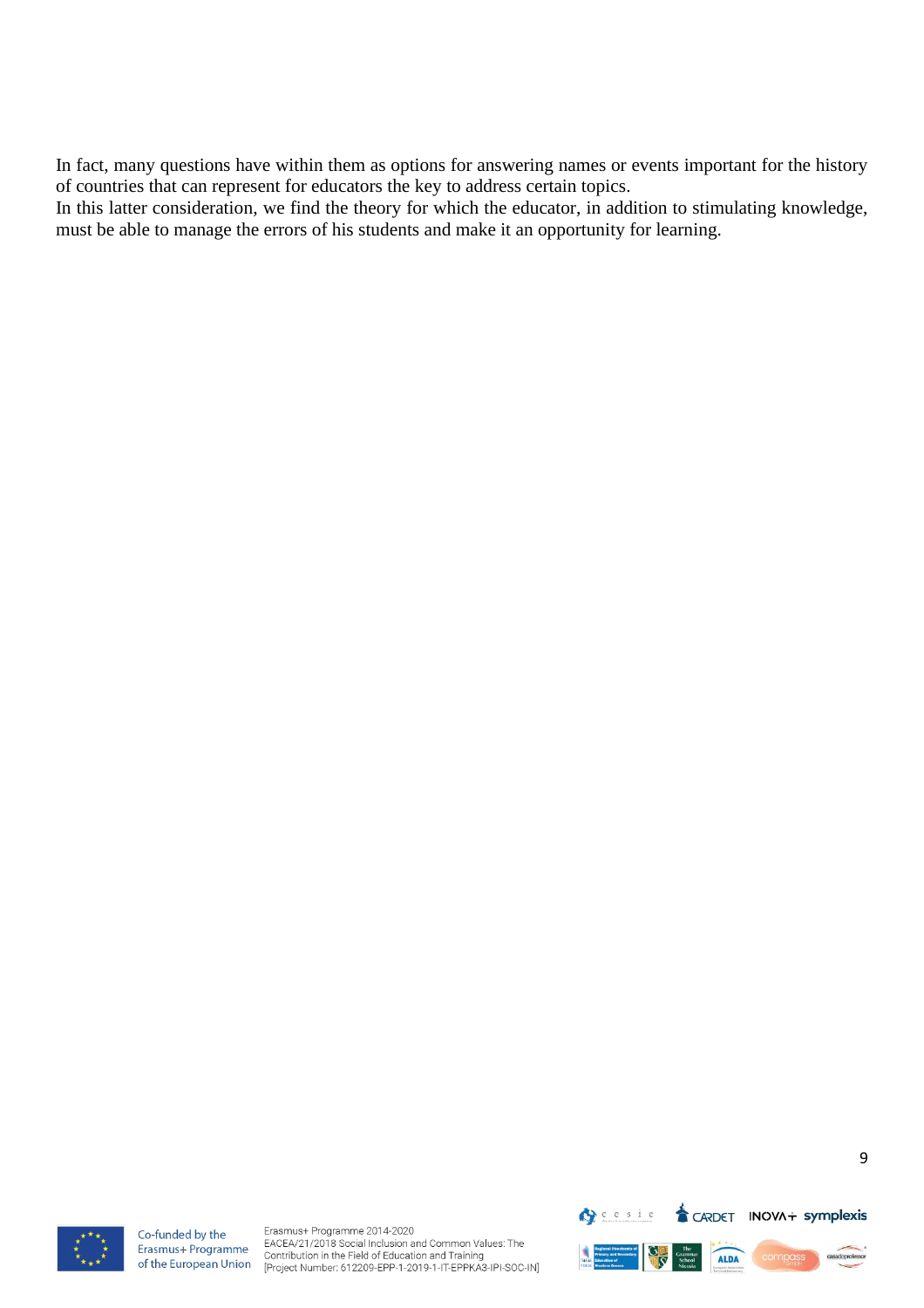### **Chapter 3: Explaining how to use the GEM IN board game and how to adapt it to each specific educational setting.**

#### How to use GEM IN board game

The game is designed for a maximum of 8 players or more if playing in teams.

It will require the presence of a game moderator who will have a different role from that of the players while being largely part of the game itself: the moderator will be the one who reads the questions to the players. The game follows a geometric path that forms a spiral (the theme of the logo).

The players place their tokens on the *Start point* and, after drawing lots who is the first player, the game will

start and it will continue clockwise (player on the left).

The first to reach the center with the GEM IN logo - *Wins*!

To play the players need all the components of the board game: the *board, two packs of cards* and *the dice*; *papers and pens* in case the players need to write something down or draw and *a timer* to time the players' answers.

The board has a spiral in the center made up of small triangles that can be coloured or white.

The colours of the triangles represent the different topic approached with GEM IN:

| Orange       | <b>Humanities</b>             |
|--------------|-------------------------------|
| <b>Brown</b> | <b>Music and Art</b>          |
| Red          | Logic                         |
| Green        | <b>Science</b>                |
| Light Blue   | Europe                        |
| Purple       | <b>Social Values</b>          |
| Grey         | <b>Media and Technologies</b> |
| Blue         | <b>Sport and Hobbie</b>       |

The participants are asked to answer questions on the above topics and/or to collaborate with other players in more creative activities; it all depends on the position they gain by rolling the dice and the box they reach. The game contains two different decks of cards: The Questions pack and the Jump pack

#### Questions Pack:

Each card is double-sided, numbered and with 8 multiple-choice questions, one for each topic. When the players roll the dice, they move their tokens by a number of boxes equal to the number of the dice. When they will stop on the various boxes, the teacher/ moderator will take a card from the Questions pack and reads the question with the cooler of the box reached by the players.

- If the player answers correctly, he/she may re-roll the dice and continue his/her turn;
- following the rules, otherwise the player stops again, and so on until he/she gives the right answer  $\frac{10}{9}$ • If the player gets the wrong answer, he/she will remain in the box where he/she is and the game will continue with another player; when his/her turn comes again, however, before rolling the dice, he/she has to answer another question on the topic on which he/she got the previous wrong answer. So that in this case the teacher/moderator will take a card and will read the question with the same colour of the box in which the player is. If the player answers right he/she throws the dice and continues the topic in which he/she is.



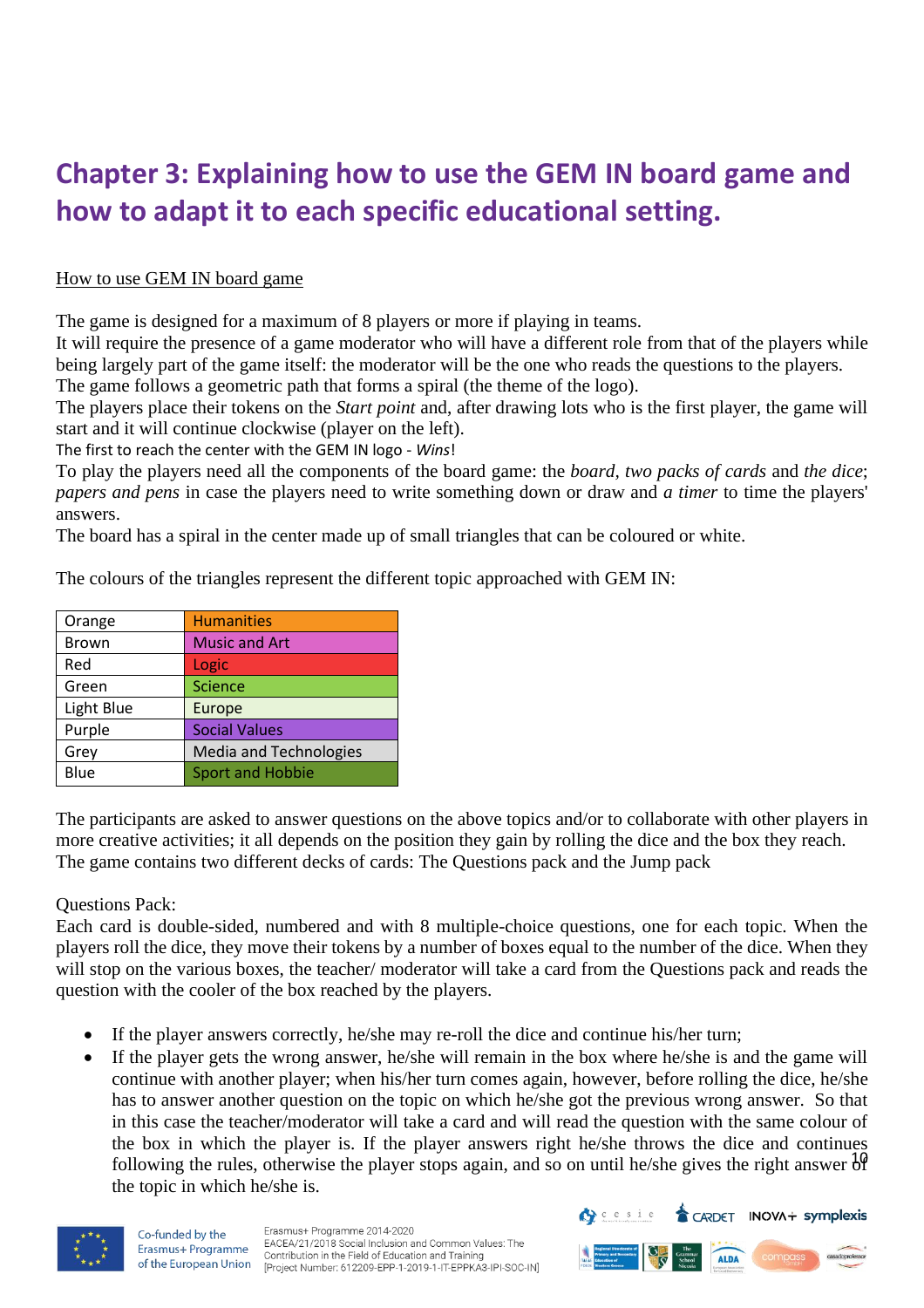• Time: From when the moderator reads the question the players have only 1 minute to answer. For all those Logic and/or Science questions that require complex reasoning or mathematical calculations the moderator will provide papers and pens for their transcription (if necessary) and the players will have 2 minutes to answer.

#### Jump Pack:

There are also some white triangles with an arrow indicating another box: when the players reach a white box, the teacher will not take any card from the questions pack.

The players who reach the white box will draw a card from the "jump" pack that give them the opportunity to make a jump forward without following the classic path.

The Jump cards are intended to stimulate a collaborative method.

The player who draws a jump card has the possibility to choose a partner (if the game is played in teams, he/she must choose a partner from the other team) and play together, this means that they will win or lose together.

Each card in the Jump pack contains a single word and the players who draw the card from it will have to be creative to allow their chosen partner to guess the word.

#### • How:

After drawing the Jump card, without showing it to anybody, the player has to roll the dice and, depending on the number that comes out, he/she has to mime, draw or sing the word of the card.

- If the numbers 1 or 2 come out, the player has to draw the object/action/name on the card.
- If the numbers 3 or 4 come out, he/she has to mime the object/action/name written on the card.
- If the numbers 5 or 6 come out, he/she must invent and sing a verse of a song talking about the word written in the jump card BUT without mentioning the word itself.
- If the partner guesses the word correctly, the player who took the Jump card jumps to the box indicated by the arrow and continues his turn by rolling the dice again. The partner who guesses the word, instead, moves forward to the nearest Jump box and when his/her turn comes he/she will draw a card from the Jump pack following the Jump's rules.

(If the partner who guesses correctly is in a position where there aren't more Jump boxes, he/she will advance 3 positions).

• If the partner fails and doesn't guess the word, both players will remain in the boxes where they are on and the game continues normally with another player.

The Jump option can only be used once!!

• Time:

The player playing the Jump card will have a maximum of 2 minutes to let his/her partner guess the word.

#### **Digital Archive:**

GEM IN offers players an additional possibility of knowledge. In fact, a digital archive has been specially created where players can find a short explanation for each question and get more details.

players know the answer but want to get an insight in what lies beyond a simple multiple-choice question. 11 The archive has a dual purpose: not only is it useful in the cases where the players don't know what the answer is and therefore use the archive to know, for the first time, what the question refers to3, but also when the



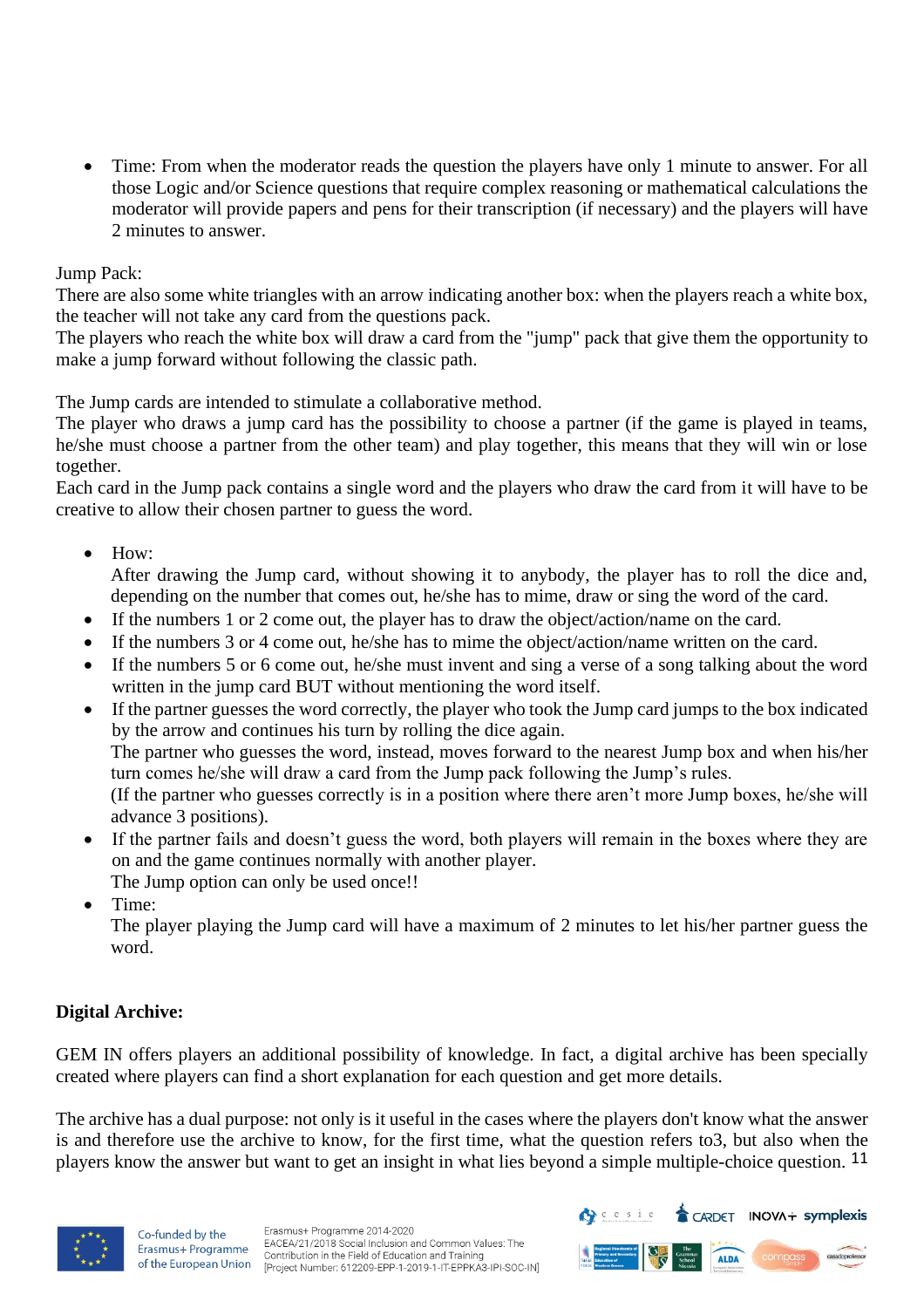The knowledge that GEM IN wants to achieve is deep knowledge, which traces the roots, searches deeply and makes people aware of what they are learning through discussion.

GEM IN is based on Socratic maieutic, the objective is not simply knowledge, but the path to knowledge: dialogue in order to learn.

The archive will therefore provide further input for the reflections that will arise during the game thus encouraging players to always look for more information to enrich their knowledge.

It will be possible to access the digital archive thanks to an App that players will download, thanks to which it will be possible to frame the Q-code present on the board.

Each topic will have its own Q-code and once in the digital archive the players will be able to find the specific question and read the explanation.

#### How to adapt the game to each specific educational setting

GEM IN is a game that promotes social inclusion through its ludic methodology that we can translate into "Learning by doing".

It is a non-formal tool that can be used in various intercultural contexts: the only prerequisite for its use is the intention to stimulate an exchange between the participants and the will to open a dialogue between them.

The non-formality of the game makes GEM IN a tool that can easily bring young people into contact by lowering all those barriers that often create disparities or impede cultural communication between young people from different backgrounds.

The aim of GEM IN is to open up to reflection, to get to know different stories and to find in diversity that extra element that allows us to grow and learn; GEM IN wants to write and tell new stories in which participation and sharing of experiences and knowledge trace the path to a shared European identity.

The rules just described are applicable to different contexts, from the most formal to a non-formal one; from schools to educational centers, GEM IN can be a perfect key to read our multicultural society through a game between peers and on equal terms.

In a school context, the teacher will play a fundamental role, although in this case he/she will be more of an educator, moderating the game and suspending any kind of judgement.

The educator will have to be good at always stimulating the exchange between the players with a view to learning; the questions created ad hoc for GEM IN have within them a lot of ideas that open up to discussion. In fact, in many of them it is also possible to generate learning experiences thanks to the wrong answer options. The educator will have to create a comfortable environment in which young people can feel at ease even when giving the wrong answer. In a school environment, known for its formality, introducing such a methodology would mean, among other things, giving students the ability to react positively to mistakes.

GEM IN does not demonize mistakes, on the contrary, it connotes them with a sense of challenge that pushes the players to embrace that healthy competition inherent in games that will encourage them to do more and go further.

One of the rules of the game is precisely that if the players fail the questions, they don't take any step backwards, nobody ever steps back in GEM IN, all the experiences that have led the player to the box in which he/she is in, are always the result of steps forward.

GEM IN contemplates stops when someone gets a wrong answer but never a regression.

GEM IN is a forward-looking approach, with no penalties, no inadequacies or demerits; if the player fails, he/she stay put and try again on the next round!

youth associations, citizenship clubs, students' associations, etc..) or in contexts where there is no educator  $\frac{31}{2}$ These concepts obviously also apply when GEM IN is used in other learning contexts than school (such as all.



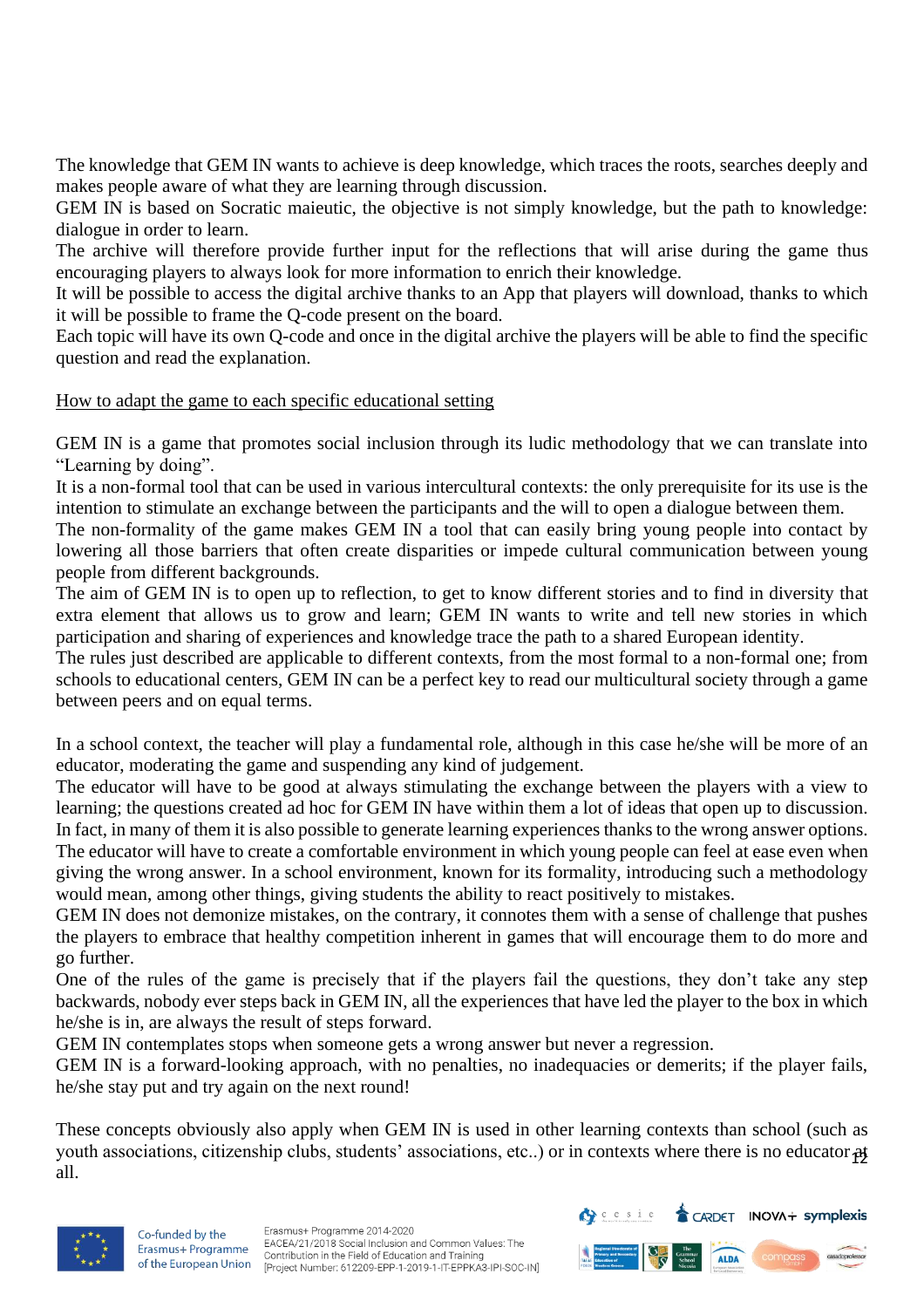However, it is essential that even if the group of players is self-managing, one of the participants in the game is identified as the moderator of the game.

The moderator is important because s/he has an insight into the group as a whole; he/she is not there as a player but as a "motivator". He/she has to be good at observing and intervening when necessary to act as a bridge between the experiences and knowledge of the players.

In addition, it is important to remember that only the moderator can read the questions to be asked to the players, because the correct answer is already marked on the cards, so it would be useless, for the purposes of the game, if the players read the questions themselves.

The moderator must be able to give more detailed explanations about the topics discussed, also using the digital archive of GEM IN, created for the purpose of deepening the topics discussed.

He/she must give the times that are set for each question and also for the activities to be carried out in case a Jump card is played.



Co-funded by the Erasmus+ Programme of the European Union

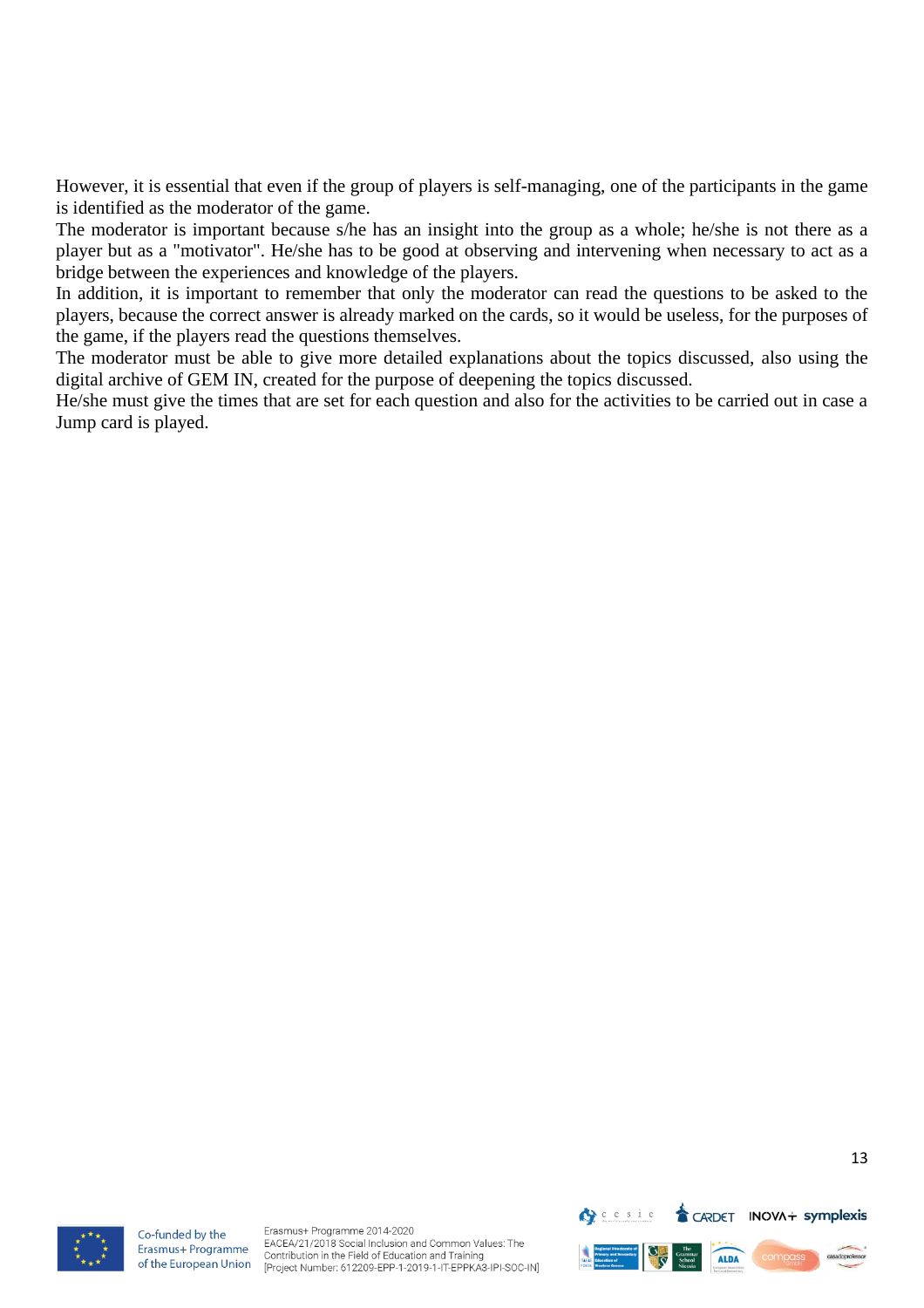### <span id="page-13-0"></span>**Chapter 4: Insights on the topics addressed by the GEM IN Board Game: factsheets for the introduction of the playing sessions.**

GEM IN rests its feet in another project, **GEM - <https://gameforeuromed.eu/>**, that aimed to achieve the same results through a game for which participants played in *search of knowledge* and which essentially revolved around precise and outlined topics aimed at the exchange of knowledge touching on the themes as history, general culture, cuisine and current events.

Through this exchange, the participants of the game could learn more about their land and would have the opportunity to explore other cultures to arrive, finally, at knowledge following a Socratic approach based on the dialogue.

GEM IN, therefore, was already born with the awareness that the cultural encounter between several countries leads to important results and that in order to improve more and more interculturality must increase opportunities for exchange.

The entry of topics such as the European Union or Social Values among the cards of the game responds to the need to lay ever more solid foundations for an open community that, while recognizing the different views, follows that red thread that ties everyone and that becomes the ground of union between peoples.

The macro areas covered by the partners for the formulation of the game's questions are:

- Humanities
- Music and Art
- Science
- Logic
- Europe
- Social values
- Media and Technologies
- Sports and Hobbies

Each of these macro areas can deal with different aspects that we will soon see specifically.

However, it is important to understand the process that led to the definition of these issues.

During the international workshop between the partners, the goal sought and achieved, was to recreate that environment of sharing and integration that GEM IN itself wants to transmit in schools and in all those environments in which it can be functional.

We wondered what might be that knowledge that, if developed or encouraged through a creative process, allowed us to activate parts of our personality that could favor a more collaborative cognitive approach.

Each individual question aims to create a discussion that embraces the different facets of the individual answer; we have tried to give a "playful dress" to the treated subjects, but in each of these is intrinsic a specific meaning.

Analyzing the macro areas, we now go to see what themes GEM IN will deal with.

With the first, **Humanities**, we will touch on topics such as: Literature

Language History **Geography** 



Co-funded by the Erasmus+ Programme of the European Union

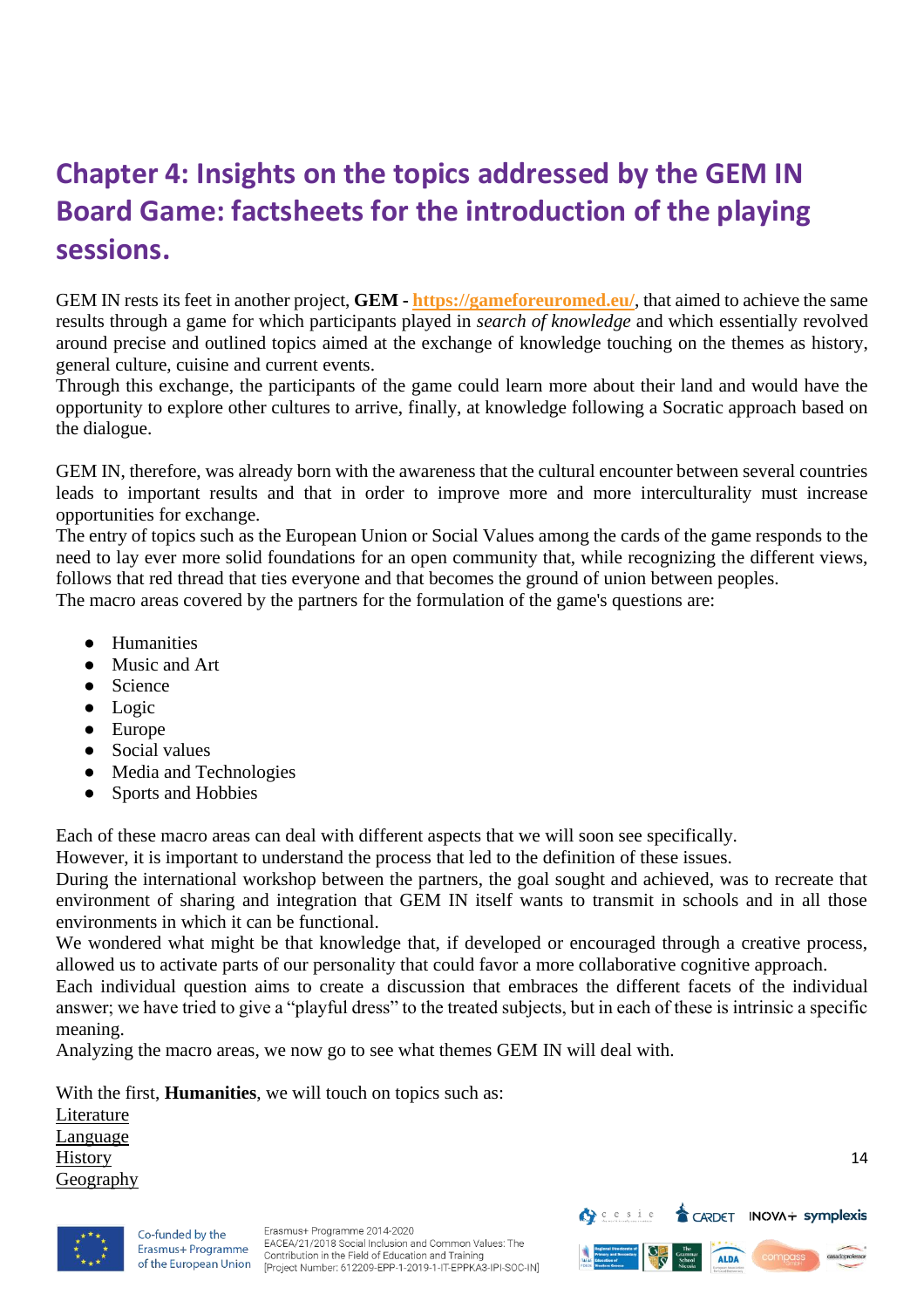Monuments

Why did we want to include these issues in this area?

Basically, because the starting point for developing this project is lies/is founded in the conviction that we are nothing more than our culture.

We always have to know where we come from, but not only to get to know ourselves and allow others to know us better; but also, because only by knowing the different stories from different cultures we can finally realize how many things exist in common among us.

Very often, it is in the history of other communities that we trace our roots and many things could show us this: the etymology of a word, a typical dish, the sound of a folk song.

Fortunately, there are few walls of shame left to be torn down in the world, but there are many bridges that need to be built to communicate stories, flavors, languages and smells.

With the second macro area, we go to touch instead the notes of **Music and Art**, always having as a reference the knowledge of our artistic and musical past but especially the concept of the "contemporaneity" of the art! GEM IN wanted to include artistic subjects to respond to a primary need: know who we are through our artistic and cultural heritage.

Knowing art, in whatever form it may be represented, means knowing the language of a community; the artistic expression was, in fact, the first means of communication of the human being; teach arte means educate the students to be sensitive.

Art identifies our continent; Europe is like a big canvas worked upon by some of the greatest in the world who continue to live in contemporaneity despite having lived centuries ago.

Learning who Michelangelo was, is so much more than simply studying his works of art, as it translates to studying the history of the time, the peculiarities of the local context, the power struggles, as well as the mathematics of his lines.

For all these reasons, topics like Music and Art represent for us a milestone of our project.

The third theme covered is **Science** in which we have included topics such:

Mathematics Health Financial literacy Nature and ecology Animals Chemistry, Physics and Biology.

While, the next one is **Logic** that has within both Prepositional and Mathematical logic.

Why introduce these topics into a game which aim is the interculturality?

Learning by playing approach represents for us the right way to connect notions learning with a type of thought process that taking advantage of creativity and playfulness comes to the knowledge.

Therefore, if on the one hand the students are helped to engage with scientific subjects, based for nature on rigid and predetermined rules, on the other hand we want to stimulate on them a mental exercise.

It could allow them to arrive at solutions that do not necessarily have to do with a previous knowledge but that can be the result of a reasoning and an argument, just as the origin of the word Logic – *logos*- suggests us.

Another topic included in GEM IN is **Europe**. Within this area we want to deal with: Common Eu values Eu politics Democracy and civic participation Sustainable development.



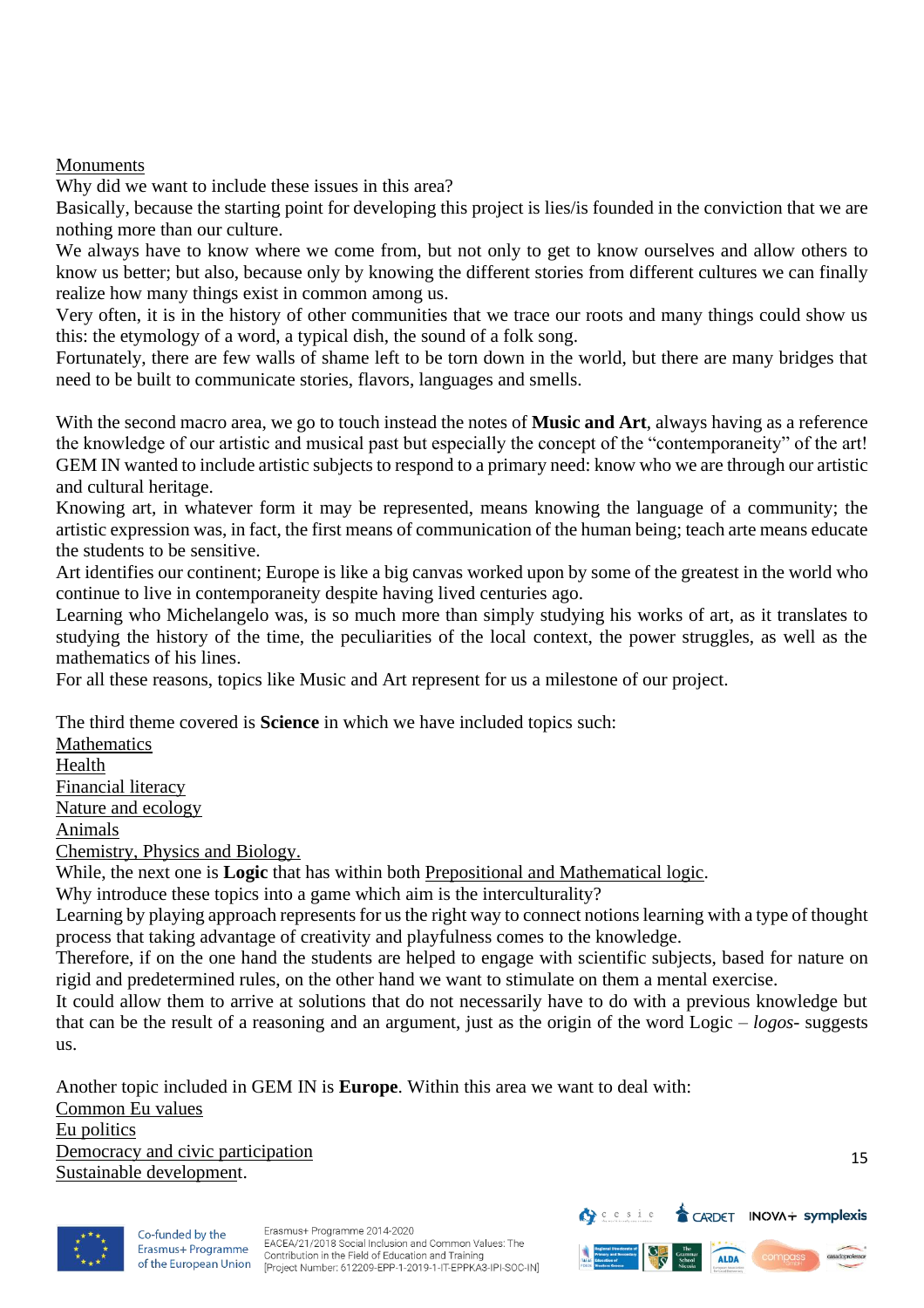European Union represent a real opportunity for all citizens but especially for the new generations! In order to avoid that Europe remains out of the lives of its citizens, remaining only an institution known for budget and debts' themes, it is necessary to do an effort to convey the values of solidarity that underlie the Europe project.

The challenge of the modern world is to break down national borders in order to live and feel, above all, part of an enlarged community; a community that while speaks different languages, officially recognizes in their diversity, reasons with the same vision of Europe, the same vision of cooperation, and the same worldview.

Following the same logic, we will deal with the issue of **Social Values**, where we also want to highlight internationally recognized rights trying to break down, also, European borders.

Inside this topic, we will find questions related to:

Peace and safety

Human rights

Gender equality.

They are issues that the younger generation hear a lot but perhaps not enough; with a more international gaze we want to emphasize essential and indisputable human values that must be the basis of the community.

The last two-macro areas are perhaps those closest to the age of the direct recipients of this project and are **Media and Technologies** and **Sport and Hobbies**.

For Media and Technologies, the focus is certainly on the origin of the virtual world and the advantages that it brings us.

Nevertheless, whit this topic, we wanted to deal with a delicate phenomenon that, unfortunately, is highly widespread: the problem of the Fake News.

We chose to introduce this specific topic to face with an expanding social phenomenon that, in addition to encouraging disinformation and misinformation, can degenerate into violent attitudes on the web.

When we talk about violent attitudes, we refer to cyberbullying, online hate speech and all those vexatious acts put in place in the virtual world that can cause any violence on well-identified people or communities.

We know that the generation that represents our target is highly vulnerable when talking about online threats and bullying, given the increasing number of cases present in schools and youth aggregation centers and for this reason we want to stimulate a debate about it.

In an attempt to provide new and more playful point of view on the mentioned issues, GEM IN aims to be a tool for the students to get to know themselves and the others, to be more aware of their past, and learn how to build a future when setting the foundation in the present.

The conversations about young people refer to their future, but GEM IN wants to make them aware of their present by making them engage with their history and culture in a relatable and appealing manner. Thus, this could lead to institutions approaching the issues of the youth by putting themselves in their shoes.



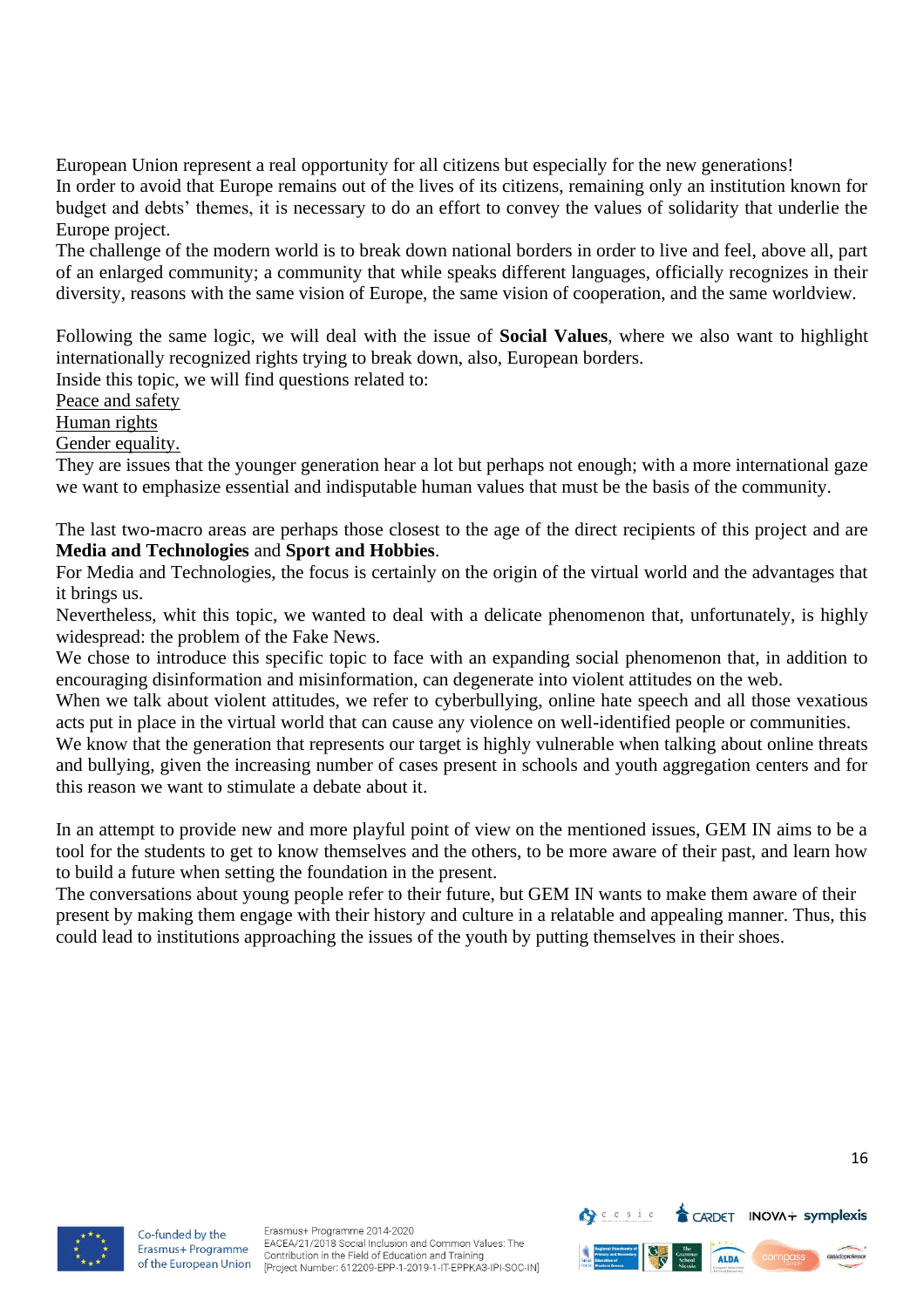## <span id="page-16-0"></span>**Chapter 5: De-briefing: how to foster reflection on European identity and its roots**

Nowadays, the main and fundamental challenge to be taken forward is the issue of European identity. Strengthening the sense of community is the objective to be achieved in order to guarantee not only to each European citizen, but also intercontinental people, a coexistence based on values such as peace and solidarity that are at the basis of the entire European project.

However, if we go back in history to trace the origin of everything, it is precisely in values and ideals that we find the basis of European construction.

Values such as peace, unity, equality, freedom, security and solidarity have been the architects of this Union that, for that principles on which it is founded, will never be able to lose its free and democratic role.

GEM IN will start from these considerations to arrive, finally, to bring to light those European roots that, after all, have always belonged to our history.

The identity of a people, in this case the European people, is therefore based on a set of values and principles shared by all those who are part of it and whose representatives have a duty to defend against any violation.

It is the sharing of these values and principles that must help to unite all European citizens in a feeling of brotherhood and interchange and to promote reflection on the concept of European identity.

But let us start from the word "identity"; this derives from the Latin *identitas,* and implies a concept of "sameness" which naturally emphasizes the common aspects of those who form a community. What this etymology raises in the discussion of a European identity is precisely the question of how to reconcile identity and diversity.

Although all the Member State share the name of the continent itself, they have had different roots, and even if they were all born from a single matrix, over time have acquired peculiarities that make them a sign of identity for their people.

However, this multiculturalism has formed the first layer of European culture from the outset.

The coexistence of several cultures, languages and traditions has characterized Europe as a whole, enriching its history; and the respect for individual cultural identities has always had great importance.

An example of this respect is the fact that all national languages have been recognized as official languages of the European Union; the reason lies on the principle that is the Union that have to speak all the languages of its States and not vice versa.

Another example is that every citizen can ask advices to all the European institutions to assert their own rights and every citizen has the right to receive the reply in his own language.

So, what reconciles our identity with our diversity is the peaceful coexistence of our multiculturalism.

Our identity depends first, on what we have been, without our history we would be stateless person on a land; but it also depends on what we collectively project to be.

The sense of belonging to a single "European people" would make it possible to break down the barriers that in recent centuries have been built by self-asserting the power of one territory over another, to eliminate the risk of conflicts between governments and citizens of different member states, to increase the level of protection of citizens and their rights.

To achieve this, we need to tell the new generation what we have been before the creation of European Union. *History*, in fact, is the instrument par excellence to strengthen this sense of belonging in a heterogeneous continent such as Europe and it is for these reasons that we wanted to insert historical references in all the macro areas from which we took inspiration for the questions of the game.

From humanities to science, every area of interest in our lives deals with history and GEM IN wants  $\frac{1}{6}$ stimulate, with its innovativeness, the interest in knowledge.



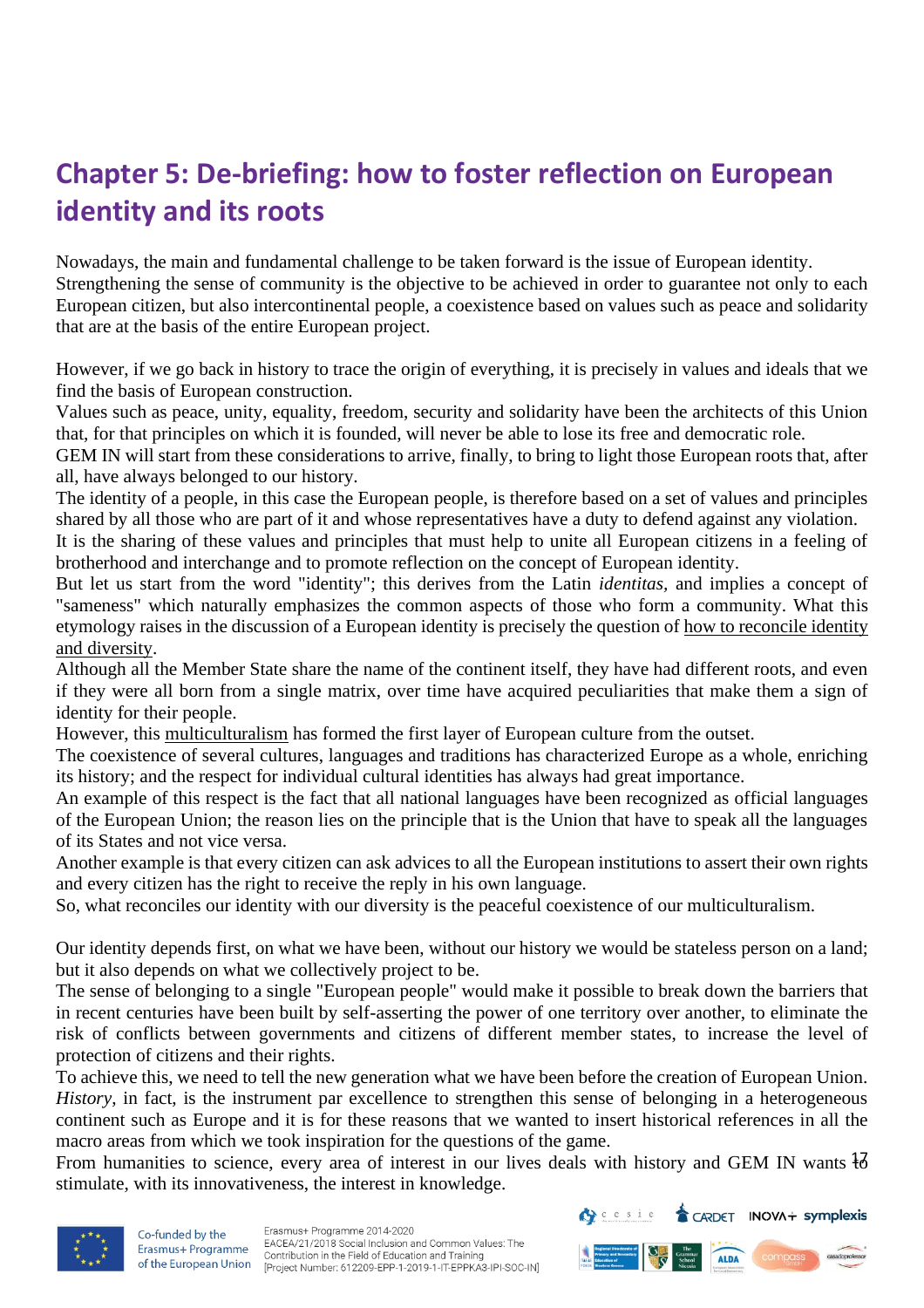The European Identity cannot ignore the traditions of individual nations, but it has to take from them its vital nymph, configuring itself in relation to these.

It must not replace old traditions established over the centuries; indeed, it must ensure that each national identity can incorporate within it the values of unity, freedom, equality that allow to open its cultural borders in order to create a European Identity.

Europe has always been considered as the cradle of culture, a land that has built the history of its people gradually feeding on the external contaminations that have followed each other over the centuries.

The European multiculturalism, we mentioned earlier, has created the basis for a civilized country in which democracy and the respect for human rights reign today; a society in which inclusion, tolerance, justice, solidarity and non-discrimination prevail.

European identity is one of those concepts on which we must work seamlessly and for which all citizens, in the different roles they play, must carry on.

The particular challenge for the acceptance and sharing of a European identity plays, in fact, on different levels. It is a democratic process, which consists of two essential elements: on the one hand, the institutions and, on the other, a constant civic activism of the community.

By leaving the institutions the creation of a basis for the development of collective identity, the opportunities that the people have to identify themselves with these institutions can only be given by civic commitment and participation.

What is the prerequisite for civic participation? Civic education.

European Union may well exist in itself, but it was not born just to be.

European Union was born from the desire to bring together States that have chosen to renounce parts of sovereignty in order to design a cohesive future for the new generations.

We must therefore take up those roots that are already under our feet, in our monuments, in the artistic and literary currents that have crossed the entire continent, in poets, in wars made against each other and in struggles to defeat each other's enemy.

They are roots that we can track in the origin of words, in the different traits of our faces, in the variety of color of our skin.

Roots that go from north to south and that are able to cross-seas and oceans; roots that intertwine, taking life from diversity.

GEM IN fits perfectly into this vision by encouraging an exchange of knowledge through a type of education explicitly linked to the idea of sharing, of learning free from any judgment.

Its methodology puts in the spotlight the defense and constant search for the affirmation of human rights, responding to a logic inspired by the ideals of democracy.

These principles are of particular importance with regard to the development of competences for active participation in democracy.

All this therefore has a dual objective: it, implicitly, strengthens the values that underlie the European community; and it lays the foundations for an important reflection on what we want to do with the European Union, how we want to grow it.

We are aware, especially in this strange and particular period, that the recipients of this project will be those who will be called, in the future, to make an ever-greater effort in the search for a sense of belonging. However, we know also that knowing one's own history and learning to recognize in the history and culture of others our roots would mean being able to reaffirm those principles for which European Union was born.

18